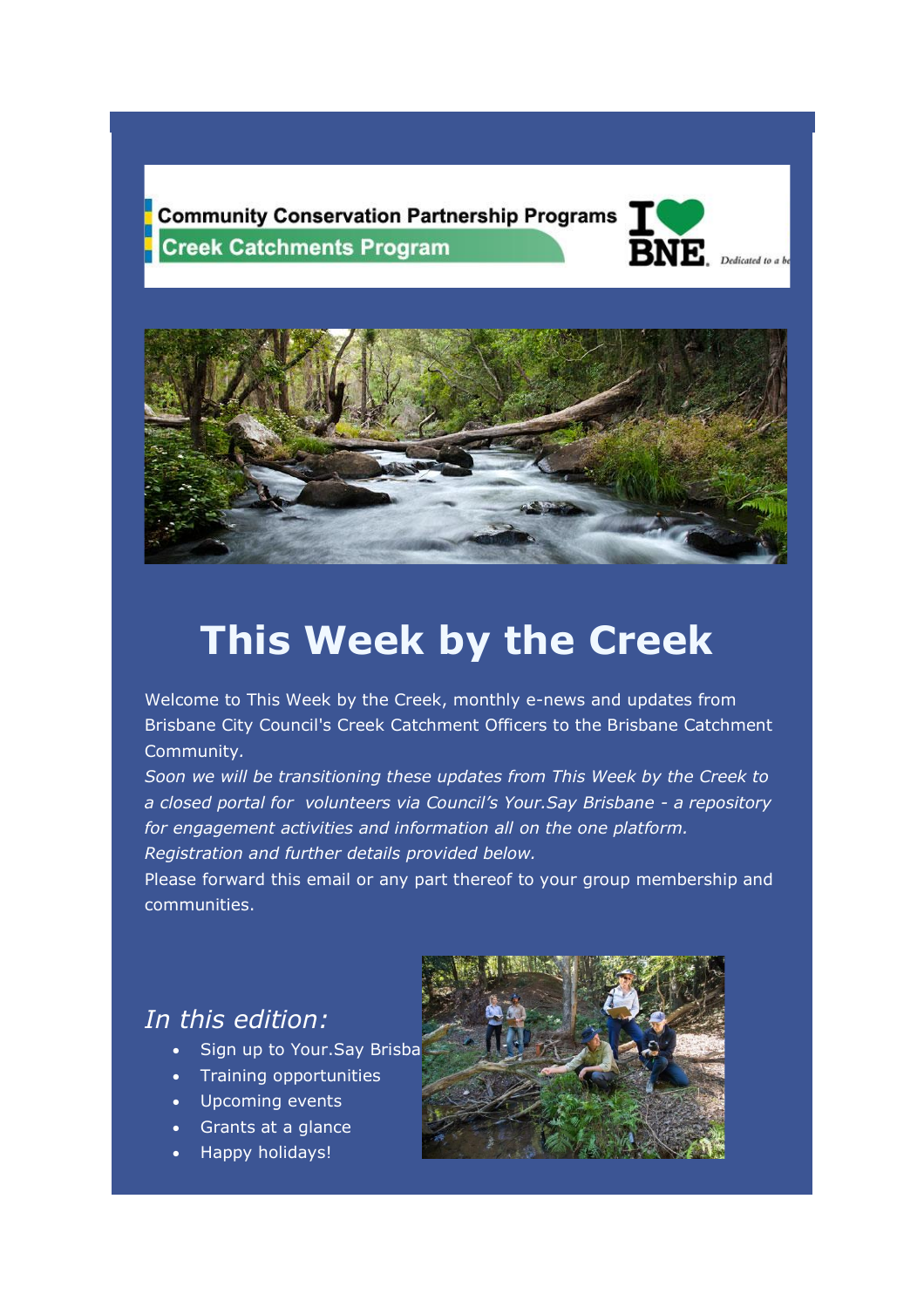### *Change to registration process*

### **Community Conservation Partnership Programs**

### **now live on...***Your City Your Say*

The Community Conservation Partnership Programs - Creek Catchments, Habitat Brisbane and Wildlife Conservation Partnerships is now live on the informative and interactive [Your City Your Say](https://aus01.safelinks.protection.outlook.com/?url=https%3A%2F%2Fqld.us13.list-manage.com%2Ftrack%2Fclick%3Fu%3Da922fafc86dd7f2502e47f421%26id%3D5c773bc4ea%26e%3Db990b91f1a&data=04%7C01%7Cjodi.rees%40brisbane.qld.gov.au%7C348150d2cd2043f8cd1c08d9da293d0c%7Ca47f8d5aa5f24813a71af0d70679e236%7C0%7C0%7C637780693731086616%7CUnknown%7CTWFpbGZsb3d8eyJWIjoiMC4wLjAwMDAiLCJQIjoiV2luMzIiLCJBTiI6Ik1haWwiLCJXVCI6Mn0%3D%7C3000&sdata=CHmNjlDExxtb%2FuhktyYUr8YrjgvZBDohDxgi4uX%2FBOY%3D&reserved=0) platform.

If you're not already familiar, [Your City Your Say](https://aus01.safelinks.protection.outlook.com/?url=https%3A%2F%2Fqld.us13.list-manage.com%2Ftrack%2Fclick%3Fu%3Da922fafc86dd7f2502e47f421%26id%3D24c2cd084a%26e%3Db990b91f1a&data=04%7C01%7Cjodi.rees%40brisbane.qld.gov.au%7C348150d2cd2043f8cd1c08d9da293d0c%7Ca47f8d5aa5f24813a71af0d70679e236%7C0%7C0%7C637780693731096571%7CUnknown%7CTWFpbGZsb3d8eyJWIjoiMC4wLjAwMDAiLCJQIjoiV2luMzIiLCJBTiI6Ik1haWwiLCJXVCI6Mn0%3D%7C3000&sdata=40%2BF1wDYmXsOW0dS0ChQjh8ONsZGANlppFYc3oXD%2Bhk%3D&reserved=0) is a platform for our community conservation partners. It has been designed to connect and support you and the conservation community across our city.

You'll be able to read interesting articles on Brisbane's environment, find links to relevant websites, peruse current grants and access handy resources all in one spot! You can also ask questions and share tips with other members via the forums, as well as accessing a calendar of relevant events and working bees to help you plan your time.

- 1. Complete the registration form [here](https://aus01.safelinks.protection.outlook.com/?url=https%3A%2F%2Fqld.us13.list-manage.com%2Ftrack%2Fclick%3Fu%3Da922fafc86dd7f2502e47f421%26id%3D1460f94fbd%26e%3Db990b91f1a&data=04%7C01%7Cjodi.rees%40brisbane.qld.gov.au%7C348150d2cd2043f8cd1c08d9da293d0c%7Ca47f8d5aa5f24813a71af0d70679e236%7C0%7C0%7C637780693731106526%7CUnknown%7CTWFpbGZsb3d8eyJWIjoiMC4wLjAwMDAiLCJQIjoiV2luMzIiLCJBTiI6Ik1haWwiLCJXVCI6Mn0%3D%7C3000&sdata=K6z8DQYjT1fBM1raL6ViAYcrOGY%2FmXuxJh4q2zaXcd0%3D&reserved=0) and check **Yes** for the special interest group question
- 2. Please allow up to 2 business days, after which you can access the program page:
	- o [Habitat Brisbane](https://aus01.safelinks.protection.outlook.com/?url=https%3A%2F%2Fqld.us13.list-manage.com%2Ftrack%2Fclick%3Fu%3Da922fafc86dd7f2502e47f421%26id%3D0eacc0980f%26e%3Db990b91f1a&data=04%7C01%7Cjodi.rees%40brisbane.qld.gov.au%7C348150d2cd2043f8cd1c08d9da293d0c%7Ca47f8d5aa5f24813a71af0d70679e236%7C0%7C0%7C637780693731106526%7CUnknown%7CTWFpbGZsb3d8eyJWIjoiMC4wLjAwMDAiLCJQIjoiV2luMzIiLCJBTiI6Ik1haWwiLCJXVCI6Mn0%3D%7C3000&sdata=BHm%2FctXQfBG2M%2Fyrd2b9aS9yd%2BGMynAcAO%2FeMfLlgdA%3D&reserved=0)
	- [Creek Catchment](https://aus01.safelinks.protection.outlook.com/?url=https%3A%2F%2Fqld.us13.list-manage.com%2Ftrack%2Fclick%3Fu%3Da922fafc86dd7f2502e47f421%26id%3D4b5fb4fa8f%26e%3Db990b91f1a&data=04%7C01%7Cjodi.rees%40brisbane.qld.gov.au%7C348150d2cd2043f8cd1c08d9da293d0c%7Ca47f8d5aa5f24813a71af0d70679e236%7C0%7C0%7C637780693731116485%7CUnknown%7CTWFpbGZsb3d8eyJWIjoiMC4wLjAwMDAiLCJQIjoiV2luMzIiLCJBTiI6Ik1haWwiLCJXVCI6Mn0%3D%7C3000&sdata=oEyUOoXoaE0a1DFVse0y%2FKLAAmOfsbYrjT5zIKJISU4%3D&reserved=0)

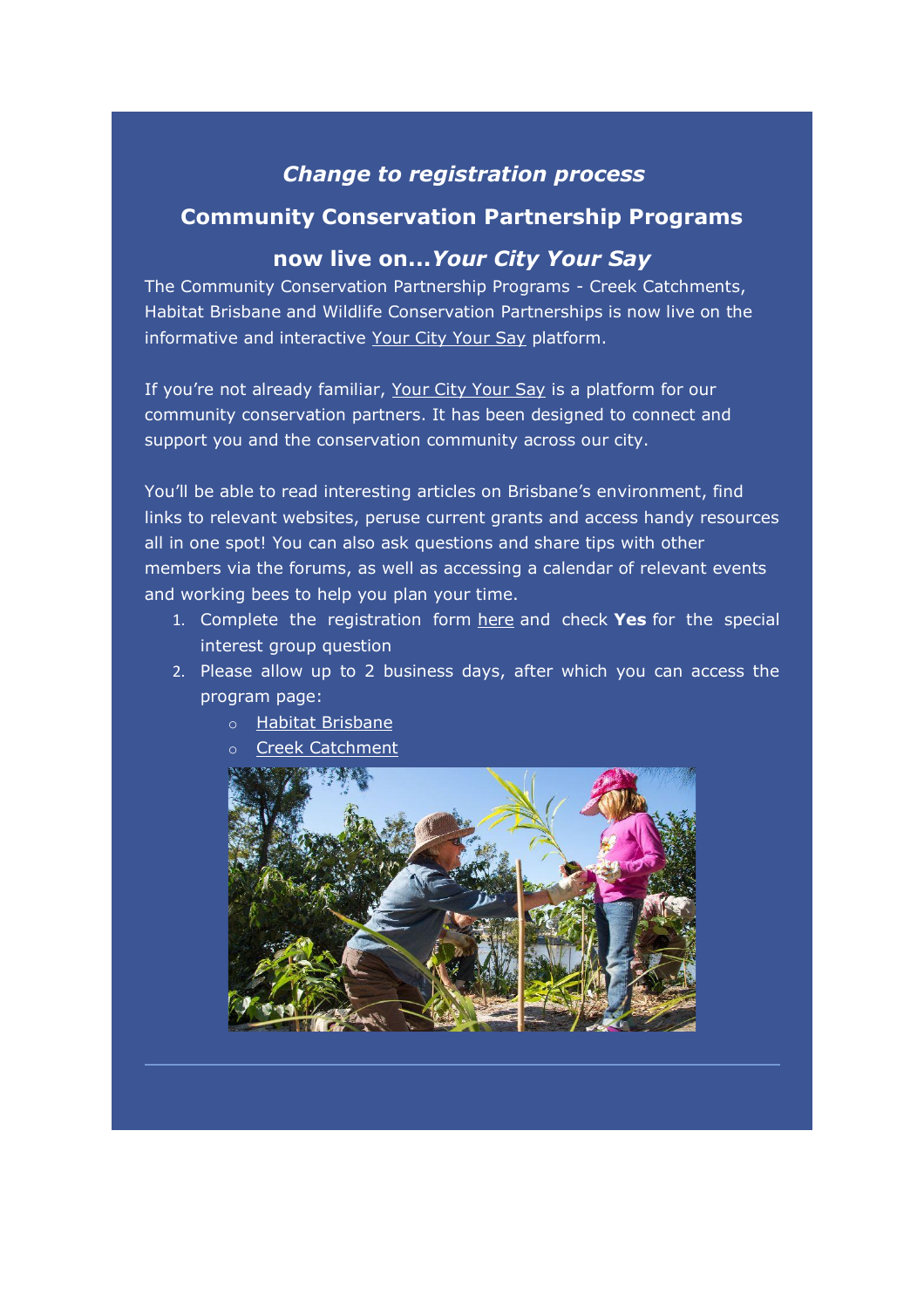# **Training Opportunities**

The Creek Catchments Program provides training for members of Brisbane's Catchment Groups. We do this by:

Providing funding for members to attend relevant training programs & developing and implementing tailored, relevant training programs that are of interest to the catchment groups and their members.

If you are interested in attending any of the programs listed here or you see a need for other training that would be useful to your Catchment Group, please contact your relevant Creek Catchment Officer or [reply to this](mailto:CCOfficers@brisbane.qld.gov.au)  [email](mailto:CCOfficers@brisbane.qld.gov.au) with your request or idea.

We can work with a training provider to tailor relevant training to suit your needs.

### **Offerings from** [Our Community](https://aus01.safelinks.protection.outlook.com/?url=https%3A%2F%2Fqld.us13.list-manage.com%2Ftrack%2Fclick%3Fu%3Da922fafc86dd7f2502e47f421%26id%3D90c6d78e27%26e%3Db990b91f1a&data=04%7C01%7Cjodi.rees%40brisbane.qld.gov.au%7C348150d2cd2043f8cd1c08d9da293d0c%7Ca47f8d5aa5f24813a71af0d70679e236%7C0%7C0%7C637780693731116485%7CUnknown%7CTWFpbGZsb3d8eyJWIjoiMC4wLjAwMDAiLCJQIjoiV2luMzIiLCJBTiI6Ik1haWwiLCJXVCI6Mn0%3D%7C3000&sdata=Uspx2RyUm0rPcNt6NgJ%2B%2BU3wznTBxMSX66G4jQMrvCg%3D&reserved=0)**:**

#### **Online training**

[Step In, Step Up](https://aus01.safelinks.protection.outlook.com/?url=https%3A%2F%2Fqld.us13.list-manage.com%2Ftrack%2Fclick%3Fu%3Da922fafc86dd7f2502e47f421%26id%3D5d4aba3329%26e%3Db990b91f1a&data=04%7C01%7Cjodi.rees%40brisbane.qld.gov.au%7C348150d2cd2043f8cd1c08d9da293d0c%7Ca47f8d5aa5f24813a71af0d70679e236%7C0%7C0%7C637780693731126441%7CUnknown%7CTWFpbGZsb3d8eyJWIjoiMC4wLjAwMDAiLCJQIjoiV2luMzIiLCJBTiI6Ik1haWwiLCJXVCI6Mn0%3D%7C3000&sdata=kT3Nc04crlNuzPe9azKxIYVp3f%2FvQsPvWfDZyY5EUZY%3D&reserved=0) - Everything a New Community Board Member Needs to Know.

WTF – [Where's the Funding?](https://aus01.safelinks.protection.outlook.com/?url=https%3A%2F%2Fqld.us13.list-manage.com%2Ftrack%2Fclick%3Fu%3Da922fafc86dd7f2502e47f421%26id%3Dfb6de44152%26e%3Db990b91f1a&data=04%7C01%7Cjodi.rees%40brisbane.qld.gov.au%7C348150d2cd2043f8cd1c08d9da293d0c%7Ca47f8d5aa5f24813a71af0d70679e236%7C0%7C0%7C637780693731136401%7CUnknown%7CTWFpbGZsb3d8eyJWIjoiMC4wLjAwMDAiLCJQIjoiV2luMzIiLCJBTiI6Ik1haWwiLCJXVCI6Mn0%3D%7C3000&sdata=Er20hYGLqHRV8BIcfc3EN0gtuG%2FqzYEL6qhWTX1Ss9s%3D&reserved=0) - Fundraising is the lifeblood of most community organisations, yet it's an often-neglected task.

[Win More Grants](https://aus01.safelinks.protection.outlook.com/?url=https%3A%2F%2Fqld.us13.list-manage.com%2Ftrack%2Fclick%3Fu%3Da922fafc86dd7f2502e47f421%26id%3D8a16883f55%26e%3Db990b91f1a&data=04%7C01%7Cjodi.rees%40brisbane.qld.gov.au%7C348150d2cd2043f8cd1c08d9da293d0c%7Ca47f8d5aa5f24813a71af0d70679e236%7C0%7C0%7C637780693731136401%7CUnknown%7CTWFpbGZsb3d8eyJWIjoiMC4wLjAwMDAiLCJQIjoiV2luMzIiLCJBTiI6Ik1haWwiLCJXVCI6Mn0%3D%7C3000&sdata=X3zpY%2FFagG0lGc7MviMpv%2BgoubT9HgZgKI87UnajaVM%3D&reserved=0) - Around \$80 billion is given out in grants across Australia each year. Is your organisation getting its share?

*The Creek Catchments Program will pay for one to two members per catchment group to participate in Our Community training, as listed above. Please email your Creek Catchment Officer or click [here](https://aus01.safelinks.protection.outlook.com/?url=https%3A%2F%2Fqld.us13.list-manage.com%2Ftrack%2Fclick%3Fu%3Da922fafc86dd7f2502e47f421%26id%3D6297ea594c%26e%3Db990b91f1a&data=04%7C01%7Cjodi.rees%40brisbane.qld.gov.au%7C348150d2cd2043f8cd1c08d9da293d0c%7Ca47f8d5aa5f24813a71af0d70679e236%7C0%7C0%7C637780693731146353%7CUnknown%7CTWFpbGZsb3d8eyJWIjoiMC4wLjAwMDAiLCJQIjoiV2luMzIiLCJBTiI6Ik1haWwiLCJXVCI6Mn0%3D%7C3000&sdata=ymeYcYfEYOOK8m7Jf8bLSjXun6ObHTmErtxhLr37Qx4%3D&reserved=0) to send an expression of interest.*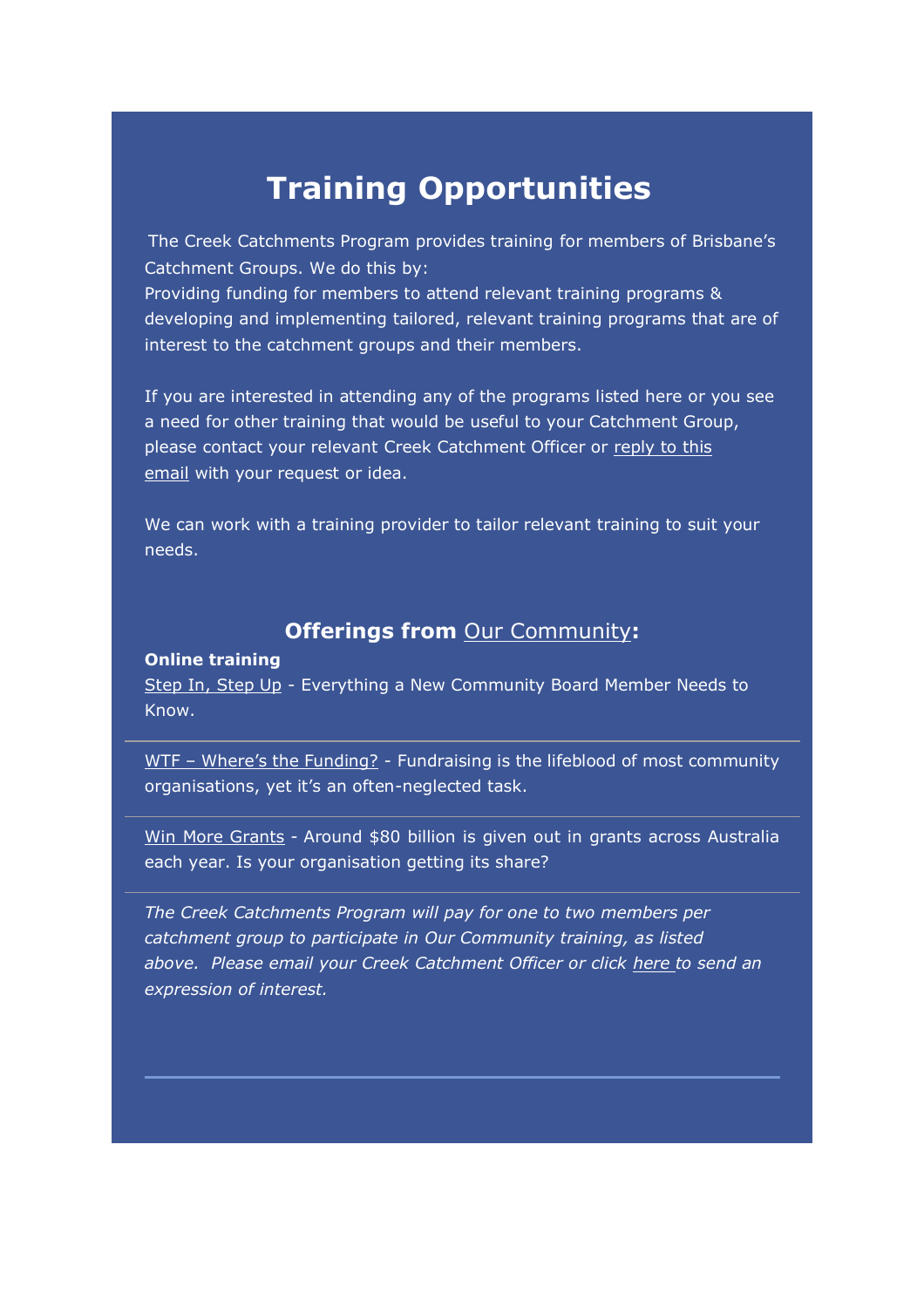# **Upcoming Events**

There is always a reason to celebrate our community and environmental care. The Creek Catchment Program promotes a range of community based environmental events, [contact us](mailto:CCOfficers@brisbane.qld.gov.au) to find out more about these events and how you can get involved.

*Email these opportunities to your wider membership, or post them on your group's socials and/or website.*

Check back here next month for all the environmental events you could want!

### **Grants at a Glance**

Each of these grants has been vetted to ensure they are available to Creek Catchment groups and their goals.

As of February these grant updates will be fully migrated to our new Your City Your Say platform.

Sign up today for more regular news and up to date resources!

[Stronger Communities Program](https://aus01.safelinks.protection.outlook.com/?url=https%3A%2F%2Fqld.us13.list-manage.com%2Ftrack%2Fclick%3Fu%3Da922fafc86dd7f2502e47f421%26id%3Dd789304236%26e%3Db990b91f1a&data=04%7C01%7Cjodi.rees%40brisbane.qld.gov.au%7C348150d2cd2043f8cd1c08d9da293d0c%7Ca47f8d5aa5f24813a71af0d70679e236%7C0%7C0%7C637780693731146353%7CUnknown%7CTWFpbGZsb3d8eyJWIjoiMC4wLjAwMDAiLCJQIjoiV2luMzIiLCJBTiI6Ik1haWwiLCJXVCI6Mn0%3D%7C3000&sdata=7lGk8fQlUpfj7Txfggr4Iv%2FtL3a3b6udF0DabsupZ5A%3D&reserved=0) - Closes 19 January 2022

[Harcourts Foundation Grants](https://aus01.safelinks.protection.outlook.com/?url=https%3A%2F%2Fqld.us13.list-manage.com%2Ftrack%2Fclick%3Fu%3Da922fafc86dd7f2502e47f421%26id%3D2e8b095834%26e%3Db990b91f1a&data=04%7C01%7Cjodi.rees%40brisbane.qld.gov.au%7C348150d2cd2043f8cd1c08d9da293d0c%7Ca47f8d5aa5f24813a71af0d70679e236%7C0%7C0%7C637780693731156310%7CUnknown%7CTWFpbGZsb3d8eyJWIjoiMC4wLjAwMDAiLCJQIjoiV2luMzIiLCJBTiI6Ik1haWwiLCJXVCI6Mn0%3D%7C3000&sdata=4%2FVuHd2AFulzzPAiEFkouDPUd79nkDSEb6FfHfh%2FiGs%3D&reserved=0) - Closes 3 February 2022

[Honda Foundation grants](https://aus01.safelinks.protection.outlook.com/?url=https%3A%2F%2Fqld.us13.list-manage.com%2Ftrack%2Fclick%3Fu%3Da922fafc86dd7f2502e47f421%26id%3D7f9f6b5fa8%26e%3Db990b91f1a&data=04%7C01%7Cjodi.rees%40brisbane.qld.gov.au%7C348150d2cd2043f8cd1c08d9da293d0c%7Ca47f8d5aa5f24813a71af0d70679e236%7C0%7C0%7C637780693731166271%7CUnknown%7CTWFpbGZsb3d8eyJWIjoiMC4wLjAwMDAiLCJQIjoiV2luMzIiLCJBTiI6Ik1haWwiLCJXVCI6Mn0%3D%7C3000&sdata=mDXj8X9KQXRpTxqve6rfT7sba%2FDMdGxPI%2F1wLcQIzdo%3D&reserved=0) - Closes 4 February 2022

[Small Grants](https://aus01.safelinks.protection.outlook.com/?url=https%3A%2F%2Fqld.us13.list-manage.com%2Ftrack%2Fclick%3Fu%3Da922fafc86dd7f2502e47f421%26id%3D592b3a5dfe%26e%3Db990b91f1a&data=04%7C01%7Cjodi.rees%40brisbane.qld.gov.au%7C348150d2cd2043f8cd1c08d9da293d0c%7Ca47f8d5aa5f24813a71af0d70679e236%7C0%7C0%7C637780693731166271%7CUnknown%7CTWFpbGZsb3d8eyJWIjoiMC4wLjAwMDAiLCJQIjoiV2luMzIiLCJBTiI6Ik1haWwiLCJXVCI6Mn0%3D%7C3000&sdata=Ep1yqUlrSuOwK67BEGy3h35HypOwidqk4tCIjUqdc48%3D&reserved=0) - Closes 14 February 2022

[Blue Carbon Ecosystem Restoration grants](https://aus01.safelinks.protection.outlook.com/?url=https%3A%2F%2Fqld.us13.list-manage.com%2Ftrack%2Fclick%3Fu%3Da922fafc86dd7f2502e47f421%26id%3Dacb5df728f%26e%3Db990b91f1a&data=04%7C01%7Cjodi.rees%40brisbane.qld.gov.au%7C348150d2cd2043f8cd1c08d9da293d0c%7Ca47f8d5aa5f24813a71af0d70679e236%7C0%7C0%7C637780693731176239%7CUnknown%7CTWFpbGZsb3d8eyJWIjoiMC4wLjAwMDAiLCJQIjoiV2luMzIiLCJBTiI6Ik1haWwiLCJXVCI6Mn0%3D%7C3000&sdata=vVj4kwS8cIDEZOwIoN87IIHv171H6iNUWVzCpqjFR64%3D&reserved=0) - Closes 15 February 2022

[Community Conservation grants](https://aus01.safelinks.protection.outlook.com/?url=https%3A%2F%2Fqld.us13.list-manage.com%2Ftrack%2Fclick%3Fu%3Da922fafc86dd7f2502e47f421%26id%3Dc5267c63f4%26e%3Db990b91f1a&data=04%7C01%7Cjodi.rees%40brisbane.qld.gov.au%7C348150d2cd2043f8cd1c08d9da293d0c%7Ca47f8d5aa5f24813a71af0d70679e236%7C0%7C0%7C637780693731176239%7CUnknown%7CTWFpbGZsb3d8eyJWIjoiMC4wLjAwMDAiLCJQIjoiV2luMzIiLCJBTiI6Ik1haWwiLCJXVCI6Mn0%3D%7C3000&sdata=2NmW8HNKwYuGhPJDb947Op%2F7kLr38%2BvgLfIWRJa%2BPkM%3D&reserved=0) - Closes February 25 2022

[Double the Goodness grant](https://aus01.safelinks.protection.outlook.com/?url=https%3A%2F%2Fqld.us13.list-manage.com%2Ftrack%2Fclick%3Fu%3Da922fafc86dd7f2502e47f421%26id%3Daa0fefe216%26e%3Db990b91f1a&data=04%7C01%7Cjodi.rees%40brisbane.qld.gov.au%7C348150d2cd2043f8cd1c08d9da293d0c%7Ca47f8d5aa5f24813a71af0d70679e236%7C0%7C0%7C637780693731186189%7CUnknown%7CTWFpbGZsb3d8eyJWIjoiMC4wLjAwMDAiLCJQIjoiV2luMzIiLCJBTiI6Ik1haWwiLCJXVCI6Mn0%3D%7C3000&sdata=pfVmcWFjTG0TUIoc8BCuKEWPRbuqAJZkXBQbJzCISiI%3D&reserved=0) - Ongoing

For access further information on grants with ongoing rounds throughout the year please check the [Creek Catchment page](https://aus01.safelinks.protection.outlook.com/?url=https%3A%2F%2Fqld.us13.list-manage.com%2Ftrack%2Fclick%3Fu%3Da922fafc86dd7f2502e47f421%26id%3D5a5ce27169%26e%3Db990b91f1a&data=04%7C01%7Cjodi.rees%40brisbane.qld.gov.au%7C348150d2cd2043f8cd1c08d9da293d0c%7Ca47f8d5aa5f24813a71af0d70679e236%7C0%7C0%7C637780693731196137%7CUnknown%7CTWFpbGZsb3d8eyJWIjoiMC4wLjAwMDAiLCJQIjoiV2luMzIiLCJBTiI6Ik1haWwiLCJXVCI6Mn0%3D%7C3000&sdata=Gg%2BtJIUjw6NFZruHoVn7Emdc70Wm1toRbZqXZfc2fJw%3D&reserved=0) on Your City Your [Say](https://aus01.safelinks.protection.outlook.com/?url=https%3A%2F%2Fqld.us13.list-manage.com%2Ftrack%2Fclick%3Fu%3Da922fafc86dd7f2502e47f421%26id%3D68e498a098%26e%3Db990b91f1a&data=04%7C01%7Cjodi.rees%40brisbane.qld.gov.au%7C348150d2cd2043f8cd1c08d9da293d0c%7Ca47f8d5aa5f24813a71af0d70679e236%7C0%7C0%7C637780693731196137%7CUnknown%7CTWFpbGZsb3d8eyJWIjoiMC4wLjAwMDAiLCJQIjoiV2luMzIiLCJBTiI6Ik1haWwiLCJXVCI6Mn0%3D%7C3000&sdata=9Mbsl3qBH7J0A%2FH4o2XYzChM4VEaTAE9%2F90qyM110SU%3D&reserved=0) under *'Fill Your Bucket'*. If you are unable to access these pages please refer to the first item in this enews - *Community Conservation Partnership Programs now live on...Your City Your Say.*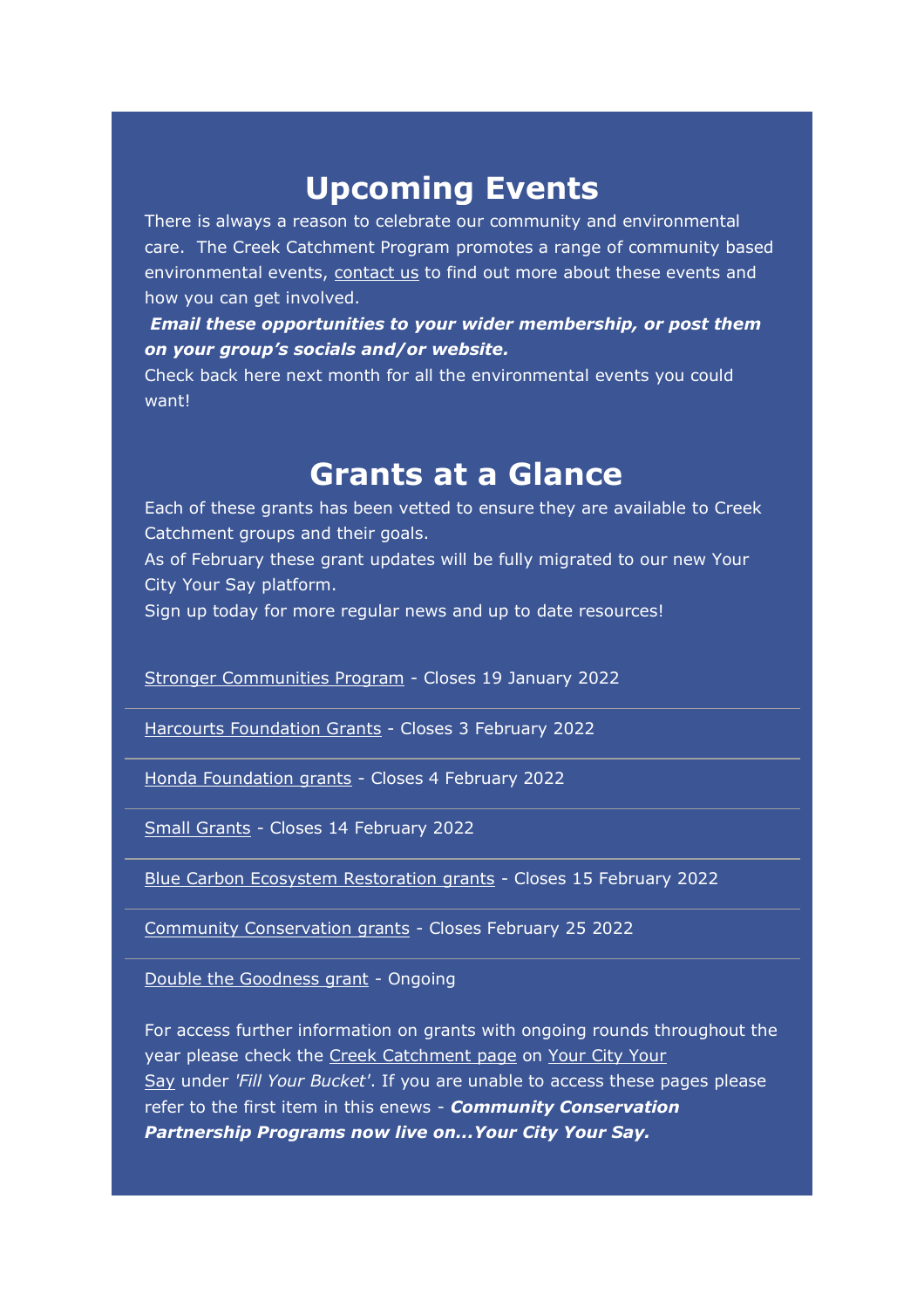## **Information, News and Resources**



### *Get Involved...*

### *Track our climate!*

ClimateWatch was developed by Earthwatch Australia with the Bureau of Meteorology and University of Melbourne to understand how changes in temperature and rainfall are affecting the seasonal behaviour of Australia's plants and animals. The first continental phenology project in the Southern Hemisphere, ClimateWatch enables every Australian to be involved in collecting and recording data that will help shape the country's scientific response to climate change.

For more information, and links to download the app for your phone, click [here!](https://aus01.safelinks.protection.outlook.com/?url=https%3A%2F%2Fqld.us13.list-manage.com%2Ftrack%2Fclick%3Fu%3Da922fafc86dd7f2502e47f421%26id%3D9fcbfb0524%26e%3Db990b91f1a&data=04%7C01%7Cjodi.rees%40brisbane.qld.gov.au%7C348150d2cd2043f8cd1c08d9da293d0c%7Ca47f8d5aa5f24813a71af0d70679e236%7C0%7C0%7C637780693731206094%7CUnknown%7CTWFpbGZsb3d8eyJWIjoiMC4wLjAwMDAiLCJQIjoiV2luMzIiLCJBTiI6Ik1haWwiLCJXVCI6Mn0%3D%7C3000&sdata=yNQIfuwprJOSsd4LzR%2FAzF1q4EcqT4WoyB%2FzVZvuEyk%3D&reserved=0)

#### *Weed Id Made Easy...*

Council have upgraded this very useful field resource to now contain all 359 weed species within the Biosecurity plan, which includes State and Council listed plants, plus tips to control weeds and other useful links. For more information, and to find links to download the app on your phone, click here!



**Brisbane City Council** identificationtool